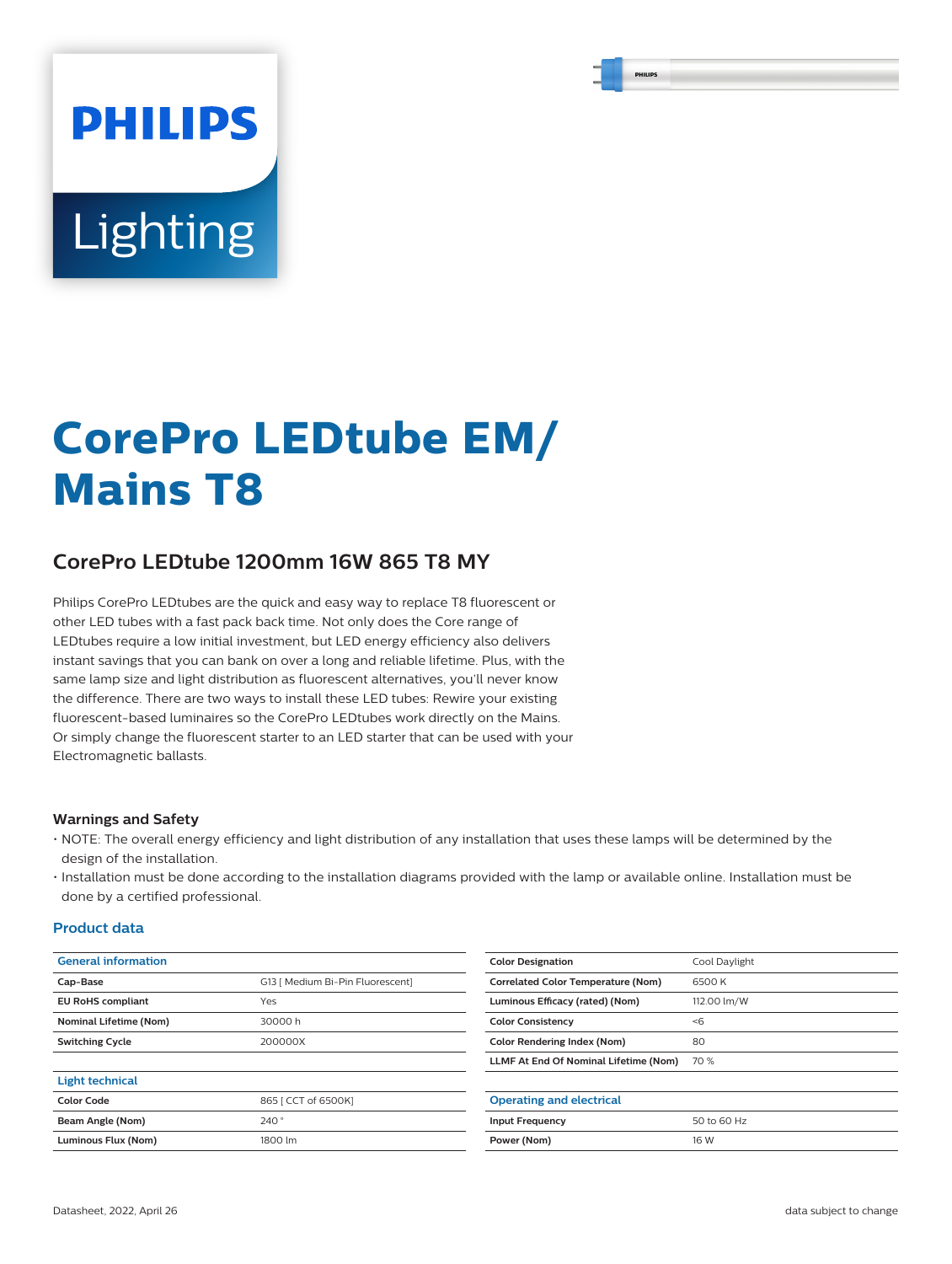### **CorePro LEDtube EM/Mains T8**

| Lamp Current (Max)              | 88 mA          |
|---------------------------------|----------------|
| Lamp Current (Min)              | 88 mA          |
| <b>Starting Time (Nom)</b>      | 0.5s           |
| Warm Up Time to 60% Light (Nom) | 0.5s           |
| Power Factor (Nom)              | 0.9            |
| Voltage (Nom)                   | 220-240 V      |
|                                 |                |
| <b>Temperature</b>              |                |
| T-Ambient (Max)                 | 45 °C          |
| T-Ambient (Min)                 | $-20 °C$       |
| T-Storage (Max)                 | $65^{\circ}$ C |
| T-Storage (Min)                 | $-40 °C$       |
| T-Case Maximum (Nom)            | 50 °C          |
|                                 |                |
| <b>Controls and dimming</b>     |                |
| Dimmable                        | No             |
|                                 |                |
| <b>Mechanical and housing</b>   |                |

| <b>Bulb Material</b>                 | Glass                                 |  |
|--------------------------------------|---------------------------------------|--|
| <b>Product Length</b>                | 1200 mm                               |  |
| <b>Bulb Shape</b>                    | Tube, double-ended                    |  |
|                                      |                                       |  |
| <b>Approval and application</b>      |                                       |  |
| <b>Energy Saving Product</b>         | Yes                                   |  |
| <b>Approval Marks</b>                | RoHS compliance KEMA Keur certificate |  |
|                                      |                                       |  |
| <b>Product data</b>                  |                                       |  |
| Full product code                    | 871951444727100                       |  |
| Order product name                   | CorePro LEDtube 1200mm 16W 865 T8 MY  |  |
| <b>EAN/UPC - Product</b>             | 8719514447271                         |  |
| Order code                           | 929003520437                          |  |
| <b>Numerator - Quantity Per Pack</b> | 1                                     |  |
| Numerator - Packs per outer box      | 20                                    |  |
| Material Nr. (12NC)                  | 929003520437                          |  |
| Net Weight (Piece)                   | 0.200 kg                              |  |

**Dimensional drawing**

**Bulb Finish** Frosted



CorePro LEDtube 1200mm 16W 25.7 mm 28 mm 1198 mm 1205 mm 1212 mm 865 T8 MY

**Product D1 D2 A1 A2 A3**

**CorePro LEDtube 1200mm 16W 865 T8 MY**

#### **Photometric data**



 $150^\circ$ 180  $150<sup>6</sup>$  $120<sup>6</sup>$  $1120^\circ$  $90<sup>°</sup>$ 90  $60^\circ$  $60^{\circ}$ Ĭγ∕\* (cd/1000lm)  $\mathbf{0}$  $-0.180^{\circ}$  $90 - 270$ 

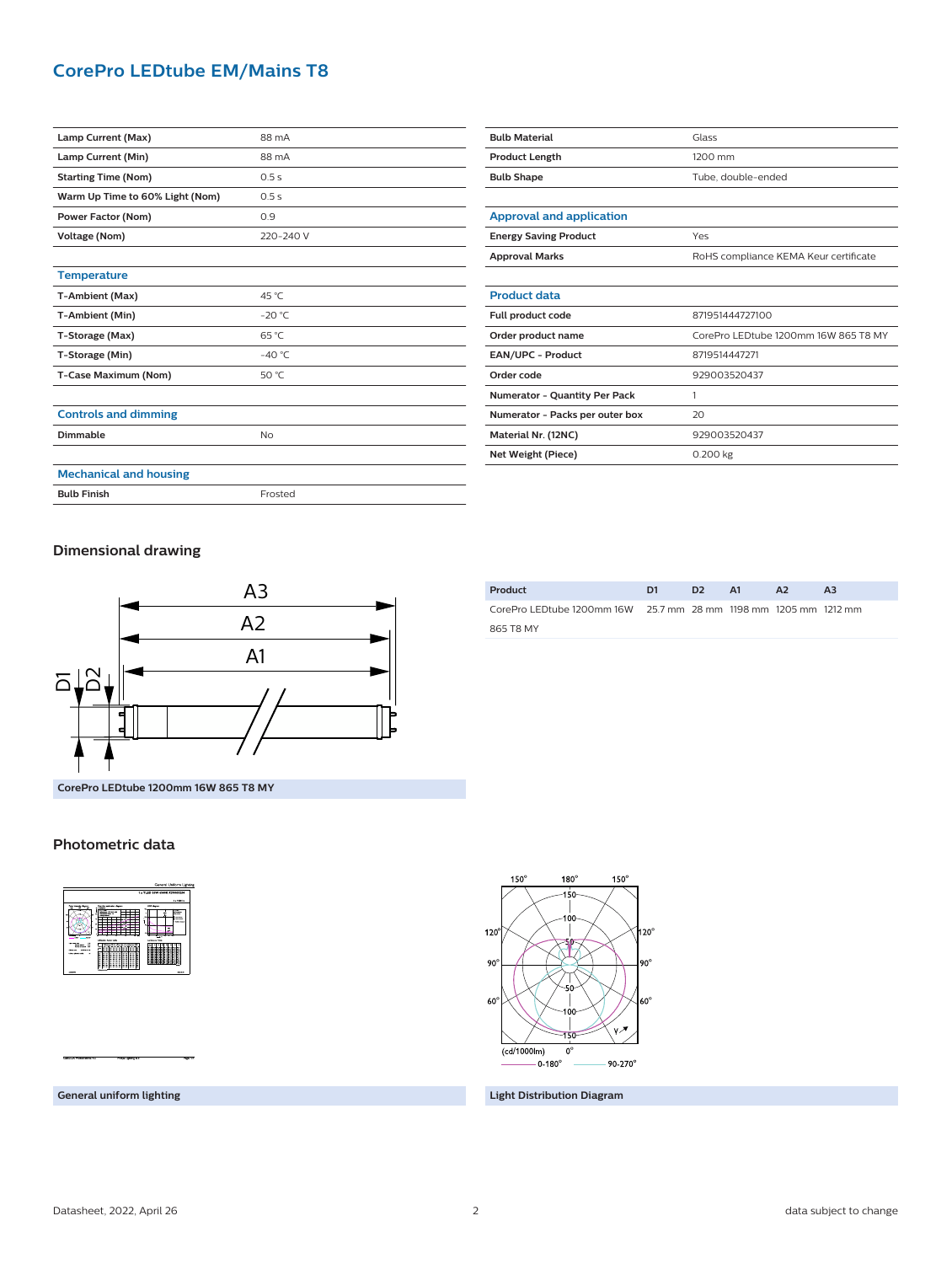# **CorePro LEDtube EM/Mains T8**

**Photometric data**



**Spectral Power Distribution Colour**







**Lumen Maintenance Diagram**





60 50 40